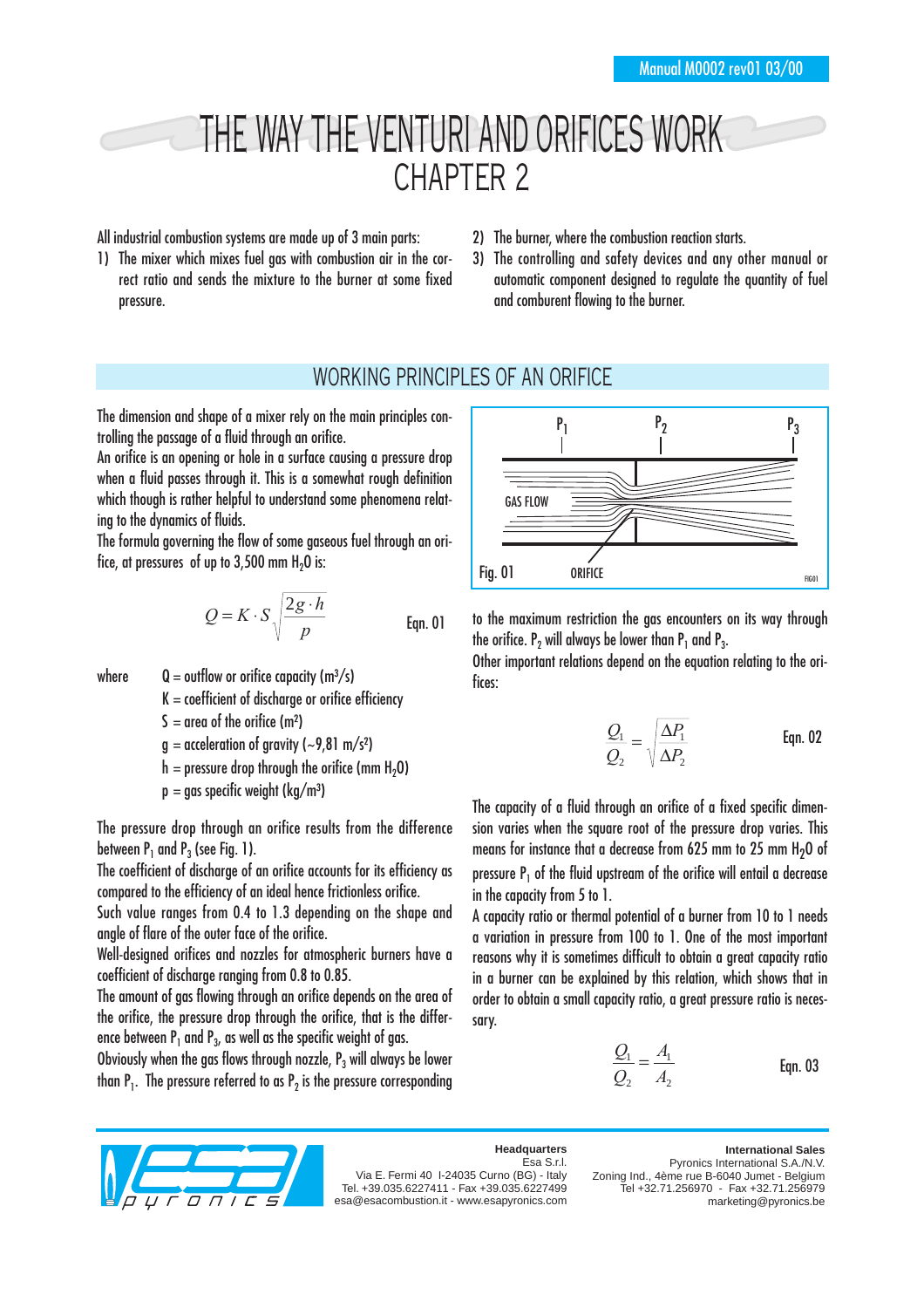The capacity of an orifice, at a constant pressure drop, is directly proportional to the area of the orifice itself.

By keeping pressure P1 of gas constant and doubling the area of the orifice, a double capacity is obtained as compared to the original one. More important changes in the thermal capacity of a burner may be obtained more easily by changing the area of the orifice than by changing the pressure drop through it. Yet, this entails great mechanical problems.

$$
\frac{Q_1}{Q_2} = \sqrt{\frac{d_2}{d_1}}
$$
 Eqn. 04

If the area of the orifice and the pressure drop through the orifice are kept constant, a variation in the capacity of the orifice may be obtained by changing the density of the gas.

The capacity varies in a way which is indirectly proportional to the square root of the variation in density. An orifice featuring a capacity of 2.8 m<sup>3</sup> of natural gas will only bear 1.8 m<sup>3</sup>/h of propane, if the pressure drop through the orifice is left unchanged.

The tables out of which you can choos the most adequate area of the orifice, depending on the pressure drop and desired capacity, rely on a coefficient of discharge K = 0.85. The same tables refer to a gas whose density amounts to 0.56. Usually some correction factors are supplied for gases featuring a different density. When 2 out of the 3 variables relating to the capacity of an orifice are known, finding out the third dimension from the tables of the capacity of the orifice is easy and quickly done.

#### AIR-GAS RATIO

One of the main criterion governing the dimensioning of industrial combustion systems is that it is necessary to keep a constant ratio of air volumes to gas volumes in the mixture at the mixer outlet at any mixture load.

The air-gas ratio is usually expressed as the percentage of the theoretical air required to burn all the gas.

A 100% mixture of natural aas and air contains some 10 m<sup>3</sup> of air per m3 of gas. Similarly a 100% mixture of propane and air contains  $25 \text{ m}^3$  of air per  $\text{m}^3$  of propane.

All mixers designed for industrial combustion systems are manufac-

tured so as to keep the air-gas ratio constant through the whole flowfield.

A combustion system designed to operate with 80% aeration in the high-fire position, will keep the same aeration even when its capacity is decreased to the low- fire position. If the combustion system is not capable of keeping the volumetric air-gas ratio constant through the whole flowfield, the capacity will change and the features of the flame will change accordingly. Such event must absolutely be avoided except for very rare situations.

#### CALIBRATED FLANGES FOR FLOW REGULATION

As the capacity of an orifice depends on the pressure drop through the orifice itself, it is easy to understand that by regulating pressure  $P_1$  (see Fig. 1) the capacity of the orifice can also be regulated.

All combustion systems which work satisfactorily possess at least 3 orifices and in particular: one to regulate the air flow; one to regulate the gas flow and one to regulate the air-gas mixing.

Fig. 2 shows 2 separated orifices, each one having a different capacity and a different pressure drop (or ∆P). The connection between the 2 orifices is simplified so as to make it is easier to understand how mixers work.

The area of the 2 orifices is calculated so as to obtain the capacity and pressure drop mentioned above. The connection between the 2 orifices is designed to connect the pressure drop of the gas orifice  $(\Delta P_2)$  to the pressure drop of the air orifice  $(\Delta P_1)$  so that any pressure variation in the first one corresponds to a proportional pressure variation in the other one.



A decrease in the pressure drop ( $\Delta P_1$ ) from 700 mm H<sub>2</sub>O to 175 mm H<sub>2</sub>O (that is a decrease in pressure from 4 to 1) will entail a 50% variation in the air capacity. The connection between the 2 orifices

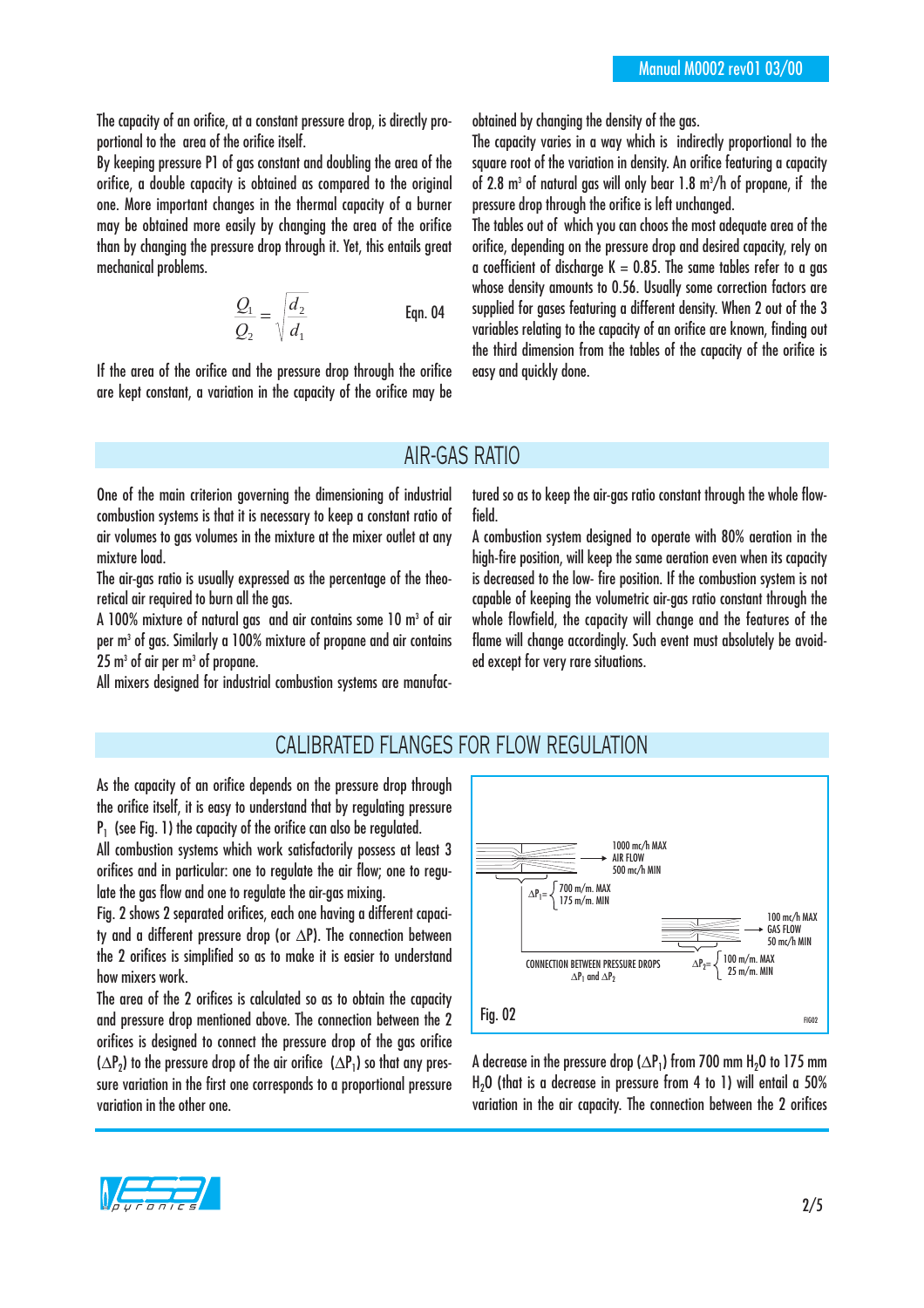causes the pressure drop through the gas orifice ( $\Delta P_2$ ) to change accordingly from 100 mm to 25 mm  $H<sub>2</sub>O$ . This entails a 50% decrease in the gas capacity. The range of variation through which the connection between the 2 orifices manages to keep this ratio constant determines the load limits of the mixing system which is called "proportional". If the system is correctly dimensioned, the ratio of the maximum capacities to the minimum ones may exceed 20/1.

Thanks to this connection between one orifice and the other it is possible to keep the air-gas ratio constant through the whole potential flowfield of the combustion system. This connection is easily reversible so as to obtain the same result by regulating the gas pressure and hence the air pressure.

Industrial air-gas mixers rely on this principle that is 2 orifices connected one to the other to always keep the air-gas ratio constant.

It is clear that a combustion system may be designed to change, via the same mechanism of connection, the area of the 2 orifices keeping the pressure drops through the orifices constant. With this system exactly the same results as the ones described above may be obtained in compliance with Equation 03.

Many industrial systems designed to mix air with gas rely on this principle, though it is worth highlighting the fact that it is easier to regulate the pressure drop through the orifices than to change the areas of the orifices themselves.

## WORKING PRINCIPLES OF THE VENTURI

The need for a perfect connection between 2 orifices (as described above) is at the basis of the calculation for air-gas mixers. This connection is fixed but for semplicity we have chosen to show it as if it was a mobile part of the mixer. In reality it is integrated in the mixer and placed inside it.

The gas flow through the orifice in Fig. 1 is indicated in an approximate way by the thin lines. To reduce the turbulence where the gas approaches the orifice and where it leaves the orifice, the inner shape of the orifice is studied and designed so as to follow the same pathway of the fluid passing through it. This allows to obtain very good working conditions.

The working principle of the venturi is valid both for natural draught combustion systems, where gas passes through the orifice in A (fig. 4), entraining air, and forced draught combustion systems where high-pressure air flows through the orifice entraining gas. The working principle of the venturi can be explained more easily when considering the main pressures at stake:  $P_1$ ,  $P_2$ ,  $P_3$ , (fig. 3).





As we have already said, when gas passes through orifice  $A_1$  a pressure drop occurs through the orifice itself, hence  $P_1$  exceeds P<sub>3</sub>, whereas  $P_2$  is always lower than  $P_1$  and P3. The value of  $P_2$  is determined by the shape of the venturi and the value of the pressure drop from  $P_1$  to  $P_3$ . Standard air-gas mixers relying on this principle are calculated so as to always obtain a negative  $P_2$ , whose value is lower than the atmospheric pressure. The working of the venturi is governed by the variations in the 3 pressure values.

ATTENTION: the valve shown in Fig. 3 on the gas mixture pipe has a merely educational goal. In practice it is never used and it is usually not recommanded or even clearly prohibited.

Let's assume to keep area  $A_3$  fixed and the inlet valve open in the "fluid A" position, the maximum capacity will be through orifice  $A_1$  as well as a specific value of pressure  $P_3$  and draft  $P_2$ .

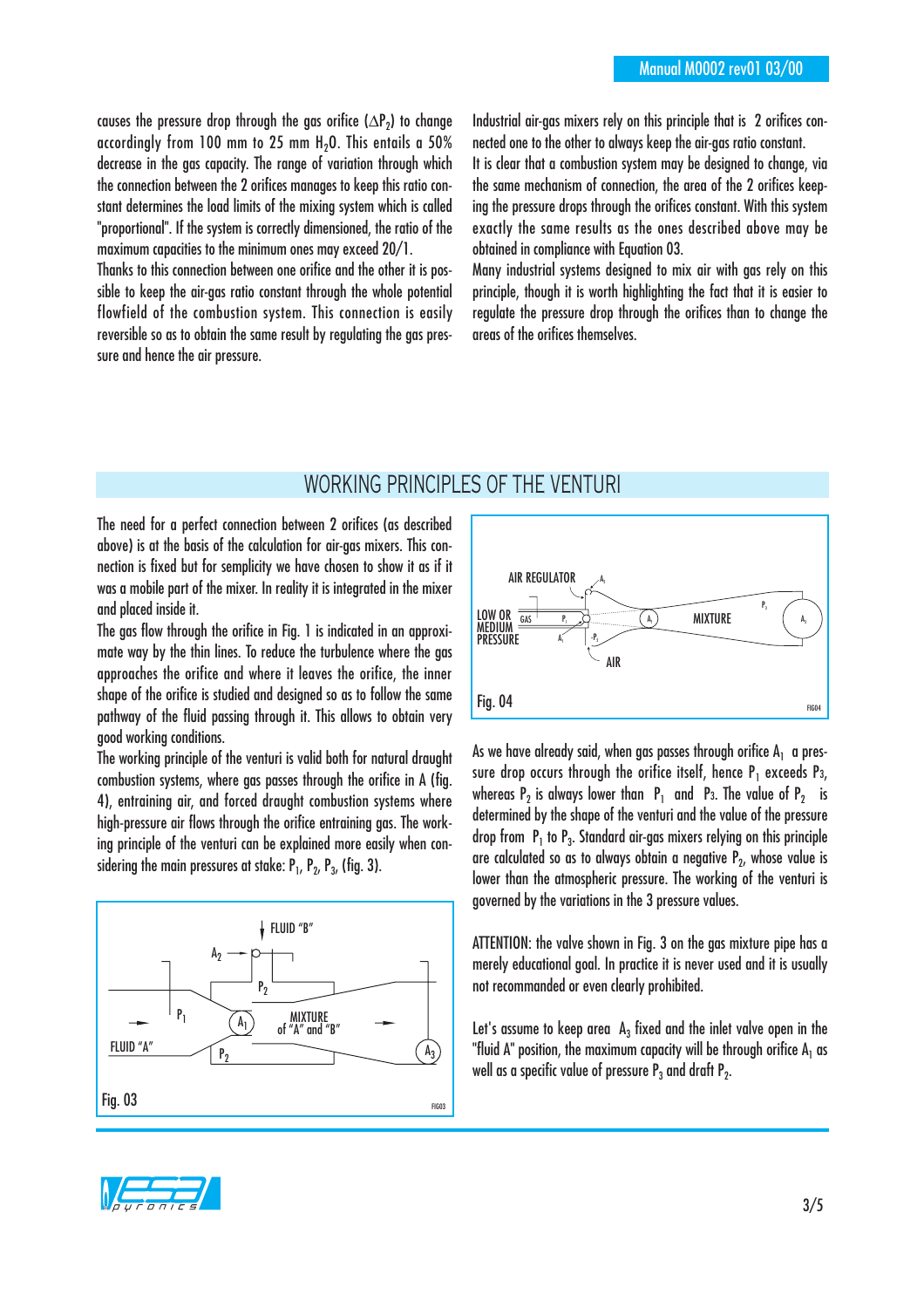| $P_1$      | $P_{2}$  | $P_3$               |
|------------|----------|---------------------|
| mm $H_2$ 0 | mm $H20$ | mm H <sub>2</sub> 0 |
| $+700$     | $-100$   | $+250$              |
| $+350$     | $-50$    | $+125$              |
| $+175$     | $-25$    | $+62,5$             |
| $+87,5$    | $-12,5$  | $+31,25$            |

Table 1

Table 1 shows the variations of the 3 pressures when the valve on the pipe for the intake of "fluid A" is operated. The variation in pressure  $P_2$  and  $P_3$  is directly proportional to the variation in pressure  $P_1$ . By calibrating the inlet pressure of "fluid B" through orifice  $A_2$ , that is by fixing it at the atmospheric pressure value, the pressure drop through orifice A<sub>2</sub> will correspond to the draft in  $P<sub>2</sub>$ . In Table 1, the pressure drop through  $A_2$ , corresponding to pressure  $P_1$  of 700 mm  $H<sub>2</sub>O$  amounts to 100 mm  $H<sub>2</sub>O$ . Therefore the pressure drops through orifice  $A_1$  and  $A_2$  will be directly proportional one to the other with a variation only in pressure  $P_1$ .

| Table Z                   |                                                      |                                                 |                                              |                                                     |  |
|---------------------------|------------------------------------------------------|-------------------------------------------------|----------------------------------------------|-----------------------------------------------------|--|
| P,<br>mm H <sub>2</sub> 0 | ∧Р<br>through $A_1$<br>mm $\mathsf{H}_{2}\mathsf{O}$ | $\wedge$ P<br>through $A_2$<br>mm $\hat{H}_2$ 0 | Capacity of<br>fluid À<br>Nm <sup>3</sup> /h | <b>Capacity of</b><br>fluid B<br>Nm <sup>3</sup> /h |  |
| 700                       | 800                                                  | 100                                             | 1000                                         | 100                                                 |  |
| 350                       | 400                                                  | 50                                              | 710                                          | 71                                                  |  |
| 175                       | 200                                                  | 25                                              | 500                                          | 50                                                  |  |

 $T$  LL  $\alpha$ 

Table 2 shows how the 2 pressure drops change when pressure  $P_1$ changes.

As the pressure drops through the 2 orifices are directly proportional, according to equation 2, also the capacities through the orifices will be proportional one to the other. The last 2 right-hand columns of Table 2 show that when the pressures vary, the capacity ratio between the 2 fluids stays constant (from 10 to 1) through the whole range of pressure variations. The connection described above in figure 2, here is clearly highlighted. In practice this connection is the result of the inner shape and mechanical precision in the mixer manufacturing, as well as of the correct location of orifices  $A_1$  and  $A_2$ .

In practice, the pressure of "fluid B" at the inlet of orifice  $A_2$  may be maintained at the value of the atmospheric pressure in two different ways:

- a) in natural draught burners (the air being entrained from the atmosphere is at atmospheric pressure);
- b) in forced draught burners where a zero governor is used to



A study of the pressure unbalance which may occur in the mixer in  $P_1$ ,  $P_2$  and  $P_3$  can explain the working principle of the venturi better. A variation in pressure  $P_3$  may be obtained by changing the area of  $A_3$  and keeping pressure  $P_1$  and the areas of  $A_1$  and  $A_2$  constant. Any variation in pressure  $P_3$  which is not the result of a variation in pressure  $P_1$  will modify the pressure drop between  $P_1$  and  $P_3$ . As we have already said, it is the value of such pressure drop which determines draft  $P_2$ .

By decreasing the pressure drop (that is the pressure difference) between  $P_1$  and  $P_3$ , the negative pressure will decrease accordingly and viceversa by increasing the pressure drop between  $P_1$  and  $P_3$  the value of negative pressure  $P<sub>2</sub>$  will also increase.

Table 3 shows how pressures  $P_2$  and  $P_3$  vary when the valve is slowly closed until it reaches the  $P_3$  position so as to reduce the free area of  $A_3.$ 

The pressure variations mentioned above are not exactly as the ones which may be obtained in practice in a mixing system, but are a usuful reference.

The importance of Table 3 lies in the fact that it shows the trend of the pressure variations causing some undesirable effect on the mixing system. As you can see the variations in pressures  $P<sub>2</sub>$ , resulting from the variations in pressures  $P_3$  are not proportional to the variations in  $P_3$ .

When pressure  $P_3$  increases above the critical point, pressure  $P_2$ becomes positive. In these conditions the gas flowing out of orifice  $A_1$ will also flow out of orifice  $A_2$ .

In pre-mix or forced draught combustion systems where the fluid flowing through  $A_1$  is air, the latter instead of entraining the gas through orifice  $A_2$ , will flow out of the same orifice to go into the atmospheric regulator, upstream.

Given that atmospheric regulators are designed to allow for the passage of the flow in one direction only, such anomalies in standard working will cause the atmospheric regulator to close hence the flow of combustion air to the mixing system will be interrupted. For the same reasons the gas flow will also be interrupted.

Table 3

| $P_1$<br>mm H <sub>2</sub> 0 | P <sub>2</sub><br>mm H <sub>2</sub> 0 | $P_3$<br>mm H <sub>2</sub> 0 | Area of $A_3$ |
|------------------------------|---------------------------------------|------------------------------|---------------|
| $+700$                       | $-100$                                | $+250$                       |               |
| $+700$                       | $-75$                                 | $+280$                       |               |
| $+700$                       | $-25$                                 | $+300$                       | Decreasing    |
| $+700$                       | $-12,5$                               | $+350$                       |               |
| $+700$                       | $+12,5$                               | $+380$                       |               |